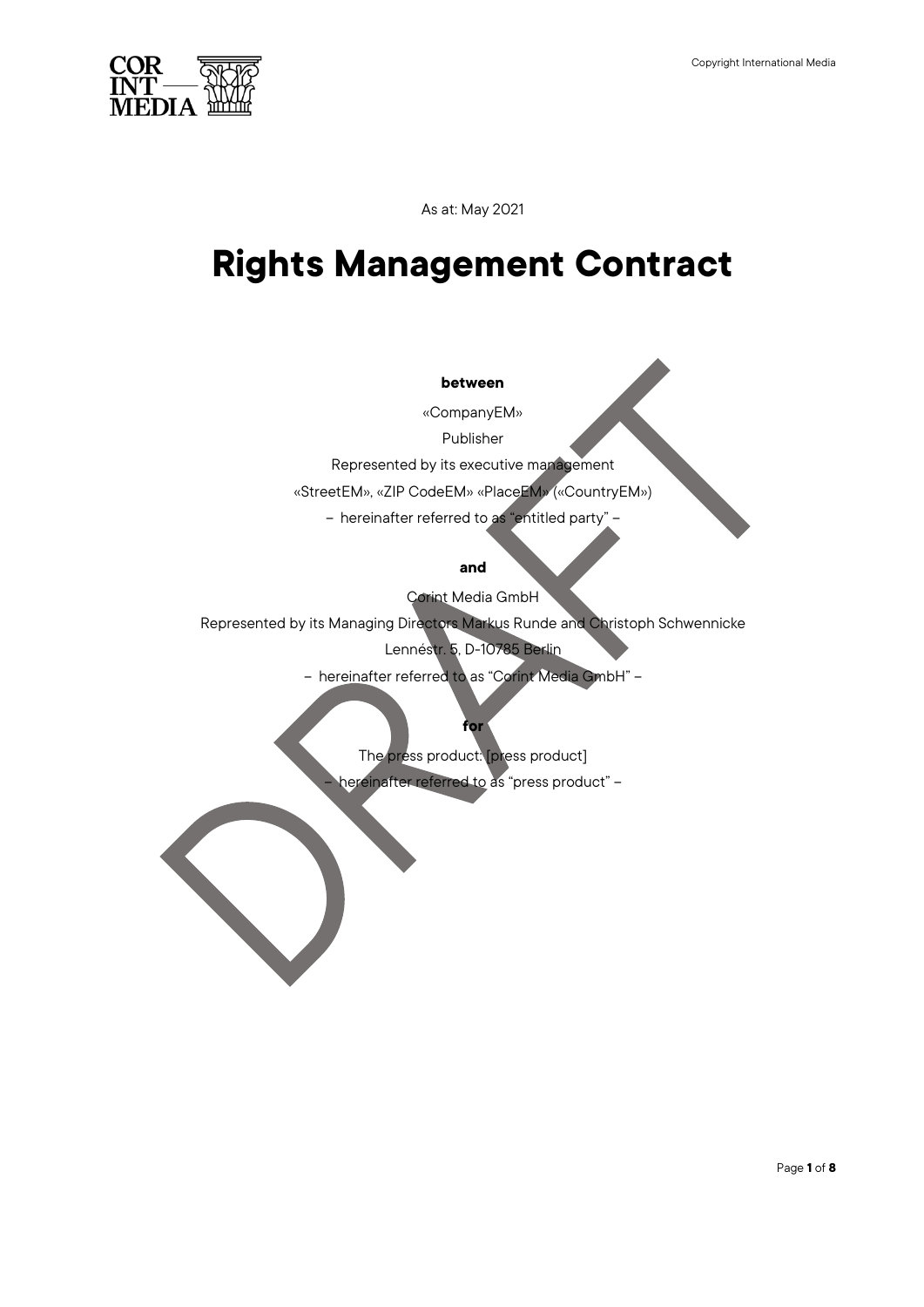# **A Press publishers – granting of rights for rights management purposes**

### **Article 1 – Granting of rights**

- (1) The entitled party grants Corint Media GmbH as trustee
	- for the territories of all EU and EEA Member States
	- the rights which it is currently entitled to and will be entitled to during the term of the contract vis-àvis information society services providers (hereinafter referred to as "Providers") regarding publications of the press product within the meaning of Article 2 (4) Directive (EU) 2019/790 (hereinafter collectively referred to as "press publications") from neighbouring rights pursuant to Article 15 Directive (EU) 2019/790 in conjunction with the individual transposition acts of EU and EEA Member States, i.e.
		- the right of making available to the public and
		- the right of reproduction, the latter both for the purpose of making available to the public and independently thereof,
		- and any related entitlements

(all rights and related entitlements are hereinafter referred to as "the rights")

- pertaining to the following types of use **(please tick as appropriate):**
	- □ a) Uses in **services whose main purposes is the search for online content (search engines)** (such as uses via e.g. Google, Startpage (as at May 2021));

□ b) Uses in **services whose main purpose is the communication and/or the exchange or sharing of content (in particular social networks and/or UGC service providers)** (such as uses via e.g. Facebook/Instagram, Snapchat, YouTube (as at May 2021));

□ c) Uses in **services whose main purpose is the aggregated making available of parts of press publications (e.g. articles, images (unabridged and/or abridged) of various press publishers**

(such as Blendle (as at May 2021)).

Granting exploitation rights pertaining to the mentioned services comprises the uses which serve the main purpose of the service and, where applicable, all uses of the Provider or providers affiliated with Provider via a group of affiliated companies for other purposes of the service which are technically and functionally linked to the main purpose (e.g. via integrated applications, links). Notwithstanding the foregoing, the exercise of rights in respect of uses in UGC Services shall in any event require a grant of rights pursuant to Article 1 (1) b).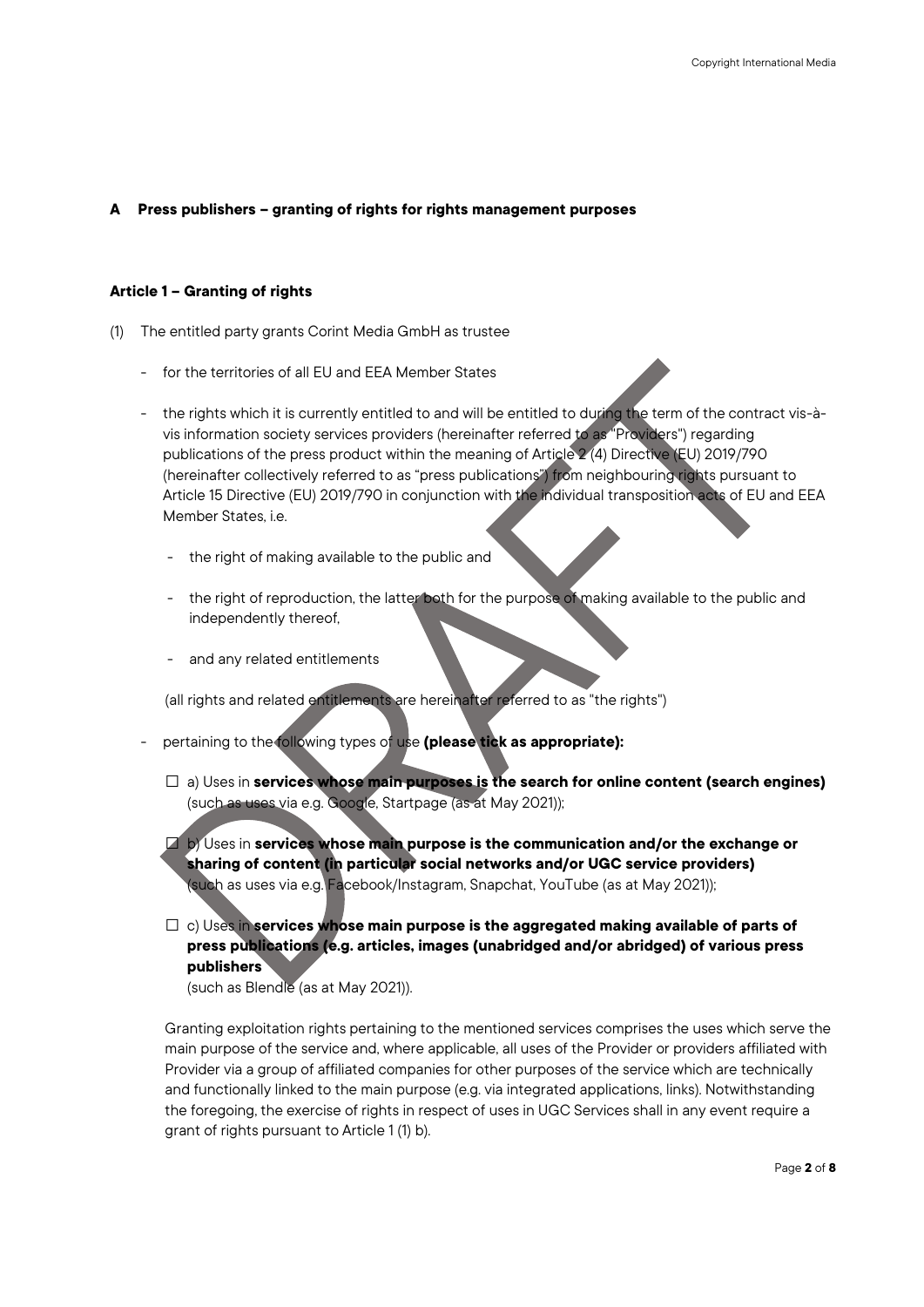(2) Rights relating to uses in services which are not mentioned above under para. 1 or which are mentioned there but have not been selected by the rights holders are not granted to Corint Media GmbH under this contract. Management of rights does not include, in particular, the rights holders' own use, use by other press publishers within the framework of media cooperation, use for press reviews and archive use.

#### **B General provisions**

# **Article 1 – Regarding the granting of rights**

- (1) The rights are granted for exclusive management.
- (2) Unless otherwise stated in individual cases, the rights shall be granted retroactively with effect from 1 January of the current year.
- (3) If and to the extent that the entitled party cannot dispose of the rights at the time of the conclusion of the contract, it shall grant them in the event that the power of disposal accrues to it. This includes the situation where an EU or EEA Member State has not yet transposed the requirements of Article 15 Directive (EU) 2019/790.
- (4) If the entitled party grants rights it has granted to Corint Media GmbH by this rights management contract to third parties for non-commercial use, it is obligated to notify Corint Media GmbH of this grant of rights to third parties for non-commercial use at least 30 days before the beginning of use without having to be prompted to do so. The entitled party is obligated to provide Corint Media GmbH with all the facts relevant for distribution without delay so that Corint Media GmbH can consider the grant of rights of use for the non-commercial use in the distribution process and make the corresponding deductions. If the scope of the rights of use granted to third parties for non-commercial use results in Corint Media GmbH no longer being in a position to manage the rights economically, Corint Media GmbH may desist from any further management of such rights for the entitled party.

# **Article 2 – Exercise of rights**

Corint Media GmbH exercises the rights granted to it by the entitled party in its own name. It is authorised to completely or partially grant these rights to third parties as trustees or for exploitation purposes, to utilise the rights, to receive and acknowledge consideration for the use of the rights, to prohibit and prosecute unauthorised acts and exploitations and to assert these rights in its own name before the courts.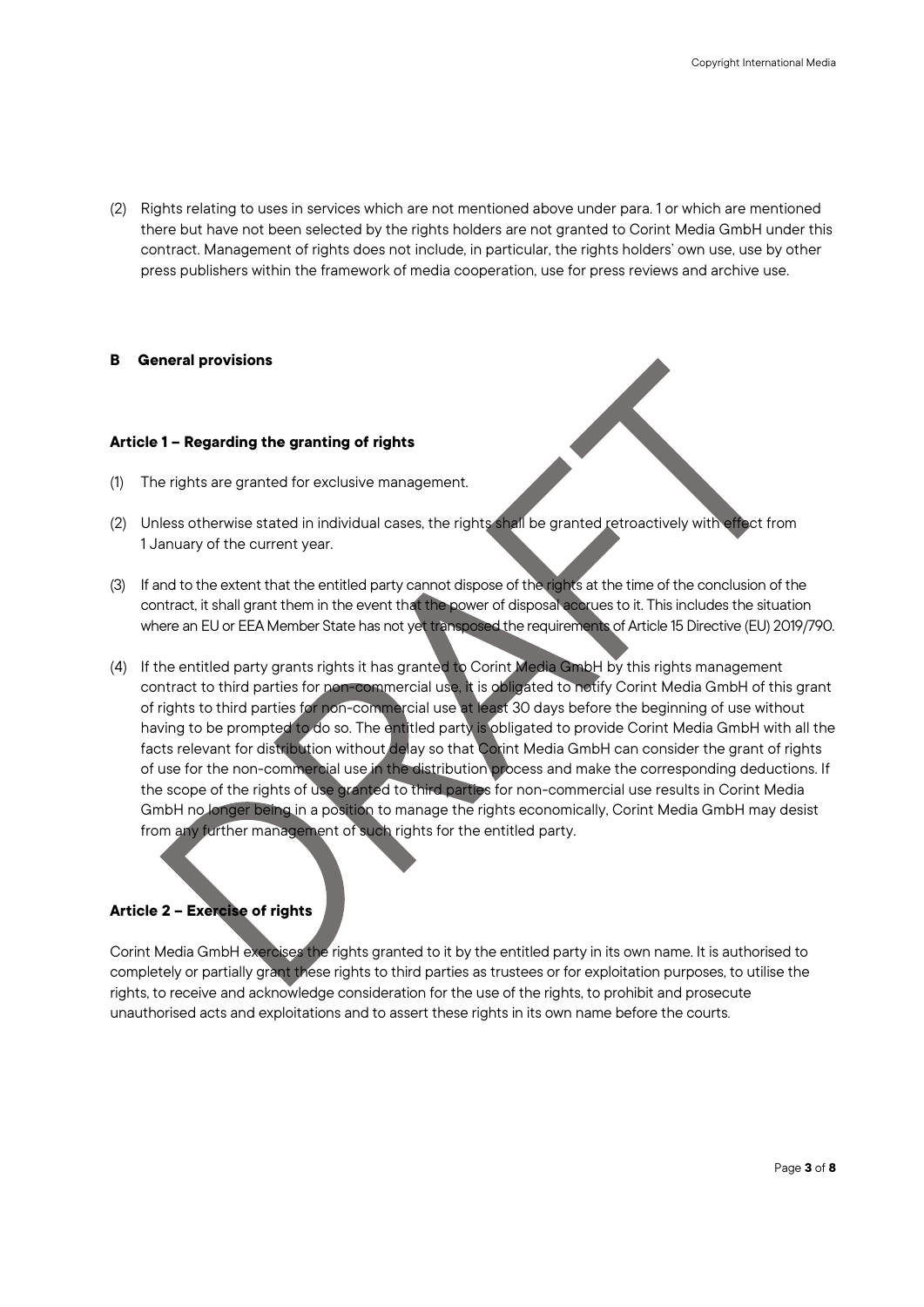# **Article 3 – Information requirements**

- (1) In fulfilment of its obligations pursuant to section 53 (1) No. 1 VGG [German Collective Management Organisations Act], Corint Media GmbH refers the entitled party to the rights due to the entitled party pursuant to sections 9 to 12 VGG (see Annex) and the previously mentioned conditions under B. Article 1 (4) pursuant to section 11 VGG. In order to fulfil the obligation pursuant to section 53 (1) No. 2 VGG to provide information on deductions from the revenue generated from the rights, including deductions to cover the administrative costs, Corint Media GmbH refers the entitled party to the provision governing the case of first-time enforcement of new types of exploitation rights/remuneration rights and the details on administrative costs in the current annual transparency report which is published on the website of Corint Media GmbH (https://www.corint-media.com).
- (2) Throughout the term of the contract, the entitled party is obligated to provide Corint Media GmbH with any information required for the management of rights. The entitled party agrees that their details shall be stored, processed and distributed electronically, but only within the framework of the purpose of this contract.

#### **Article 4 – Distribution of revenues**

- (1) The distribution to the entitled party shall be made on the basis of the distribution plans of Corint Media GmbH. The distribution shall be made no later than nine months after the end of the business year in which Corint Media GmbH received the respective amounts. This does not apply in the event that Corint Media GmbH is prevented from carrying out the distribution for factual reasons.
- (2) Upon receipt of the payout amount, the entitled party waives its own claims and entitlements against Corint Media GmbH and indemnifies Corint Media GmbH against any third-party claims within the scope of the rights granted under the rights management contract provided that the calculation of the payout amount has been correctly made on the basis of the distribution plan. The waiver and the indemnification shall only apply to claims and entitlements based on a grant of rights which is invalid, encumbered with third-party rights or otherwise defective. At the same time, the entitled party affirms that it has not granted the rights pertaining to this payout in any other form, particularly not one preceding in time, and is not going to assert the rights pertaining to this payout. Corint Media GmbH reserves the right to offset amounts paid contrary to the distribution plan against future payout credit balances.
- (3) In order to ensure fairness in the distribution process, Corint Media GmbH may, in individual cases, share the costs of managing and enforcing the rights proportionately with the entitled party in advance. This requires that the rights to be managed are novel rights of use and/or remuneration entitlements which can only be enforced for the first time with considerable effort. The allocation of the costs to be proportionally borne by the entitled party shall be made based on the corresponding application of the distribution plan. Amounts that have been overpaid shall be reimbursed by Corint Media GmbH within a month, after the respective annual financial statement has been issued and without the need to be prompted.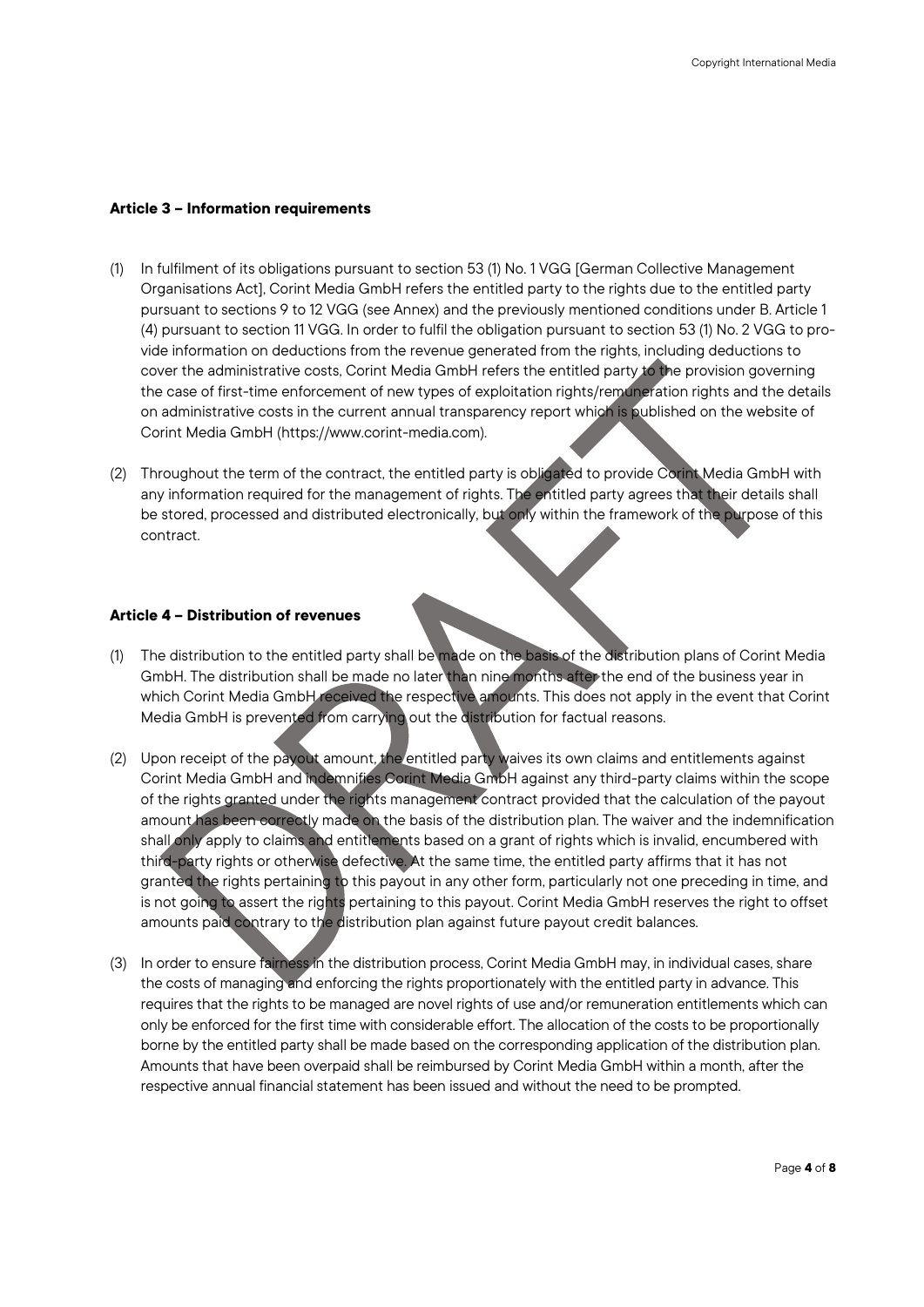# **Article 5 – Indemnification**

Insofar as Corint Media GmbH issues indemnifications to third parties on the basis of the notifications submitted by the entitled party or on the basis of other data underlying the distribution, such a statement of indemnification is deemed to be agreed also in the relationship between Corint Media GmbH and the entitled party.

# **Article 6 – Termination / Term of the contract**

- (1) This contract is concluded for an indefinite period.
- (2) The contracting parties may terminate the contract or individual rights granted by giving three months' notice before the end of the calendar year. If the termination for individual rights granted results in Corint Media GmbH no longer being in a position to manage the rights economically, Corint Media GmbH may desist from any further management of such remaining rights for the entitled party. The right to terminate this contract for good cause remains unaffected.
- (3) Any termination of this contract must be in writing.
- (4) With termination of the contract, the contractual rights revert to the entitled party without any special reassignment being required. However, in order to avoid disruption of the existing licence agreements with rights users, the reversion of copyright and neighbouring rights must be settled in such a way that the rights users whose licence agreements were concluded prior to the termination of this rights management contract and continue to be in effect beyond the date of the expiry of the rights management contract remain entitled to use them until the next possible date of termination of the licence agreement by Corint Media GmbH. Corint Media GmbH shall, upon its request, inform the former entitled party regarding the respective next possible termination date of the existing user agreements.
- (5) The entitlements of the entited party vis-à-vis Corint Media GmbH from this rights management contract shall fall under the statute of limitations after 2 years; the provisions of the BGB [German Civil Code] shall apply to the calculation of the limitation period.
- (6) Remuneration still attributable to the former entitled party shall be settled in accordance with the provisions of the distribution plan of Corint Media GmbH. The entitled party has a direct entitlement vis-à-vis Corint Media GmbH for the remuneration still attributable to it.

# **Article 7 – Complaints procedure**

(1) The entitled party may, in text form, address complaints to Corint Media GmbH concerning, in particular, the admission and termination of the rights management or the withdrawal of rights, the conditions for membership and the terms and conditions of management, the collection, administration and distribution of the revenue generated from the rights or the deductions from revenue generated from the rights. In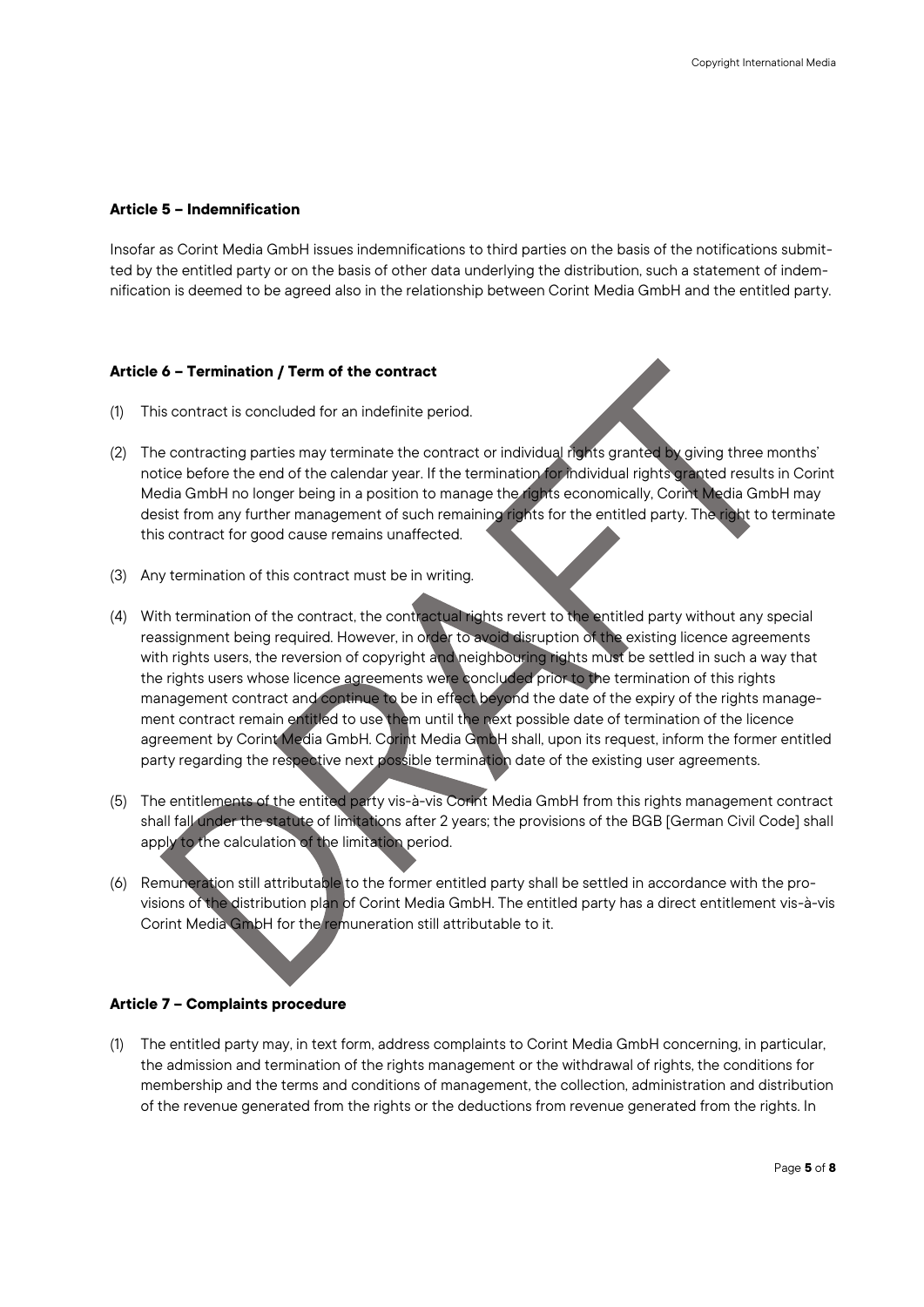addition to a statement of the facts on which the complaint is based, the complaint should also include all documents required for an assessment of the complaint.

(2) Corint Media GmbH shall decide on a complaint within eight weeks upon receipt of the complete documentation. If Corint Media GmbH does not remedy a complaint, it shall provide the grounds for its decision in text form.

# **Article 8 – Final provisions**

- (1) If any provision of this contract is or becomes void and/or unenforceable in whole or in part, the effect and viability of the remaining provisions shall remain unaffected. Any invalid or unenforceable provision shall be replaced by a valid and enforceable provision which comes as close as possible to the economic content of the invalid or unenforceable provision. The same shall apply to lacunae in the contract.
- (2) Insofar as previous rights management contracts have been concluded, they shall be replaced by this present rights management contract.
- (3) Amendments and supplements to this contract must be in writing in order to be valid. This shall also apply to the waiver of the written form requirement.
- (4) The place of jurisdiction is Berlin, Germany.
- (5) This contract shall be governed exclusively by the laws of the Federal Republic of Germany, to the exclusion of the provisions of German private international law.

| Place, date | Place, date |
|-------------|-------------|
|             |             |

Entitled party **Corint Media GmbH**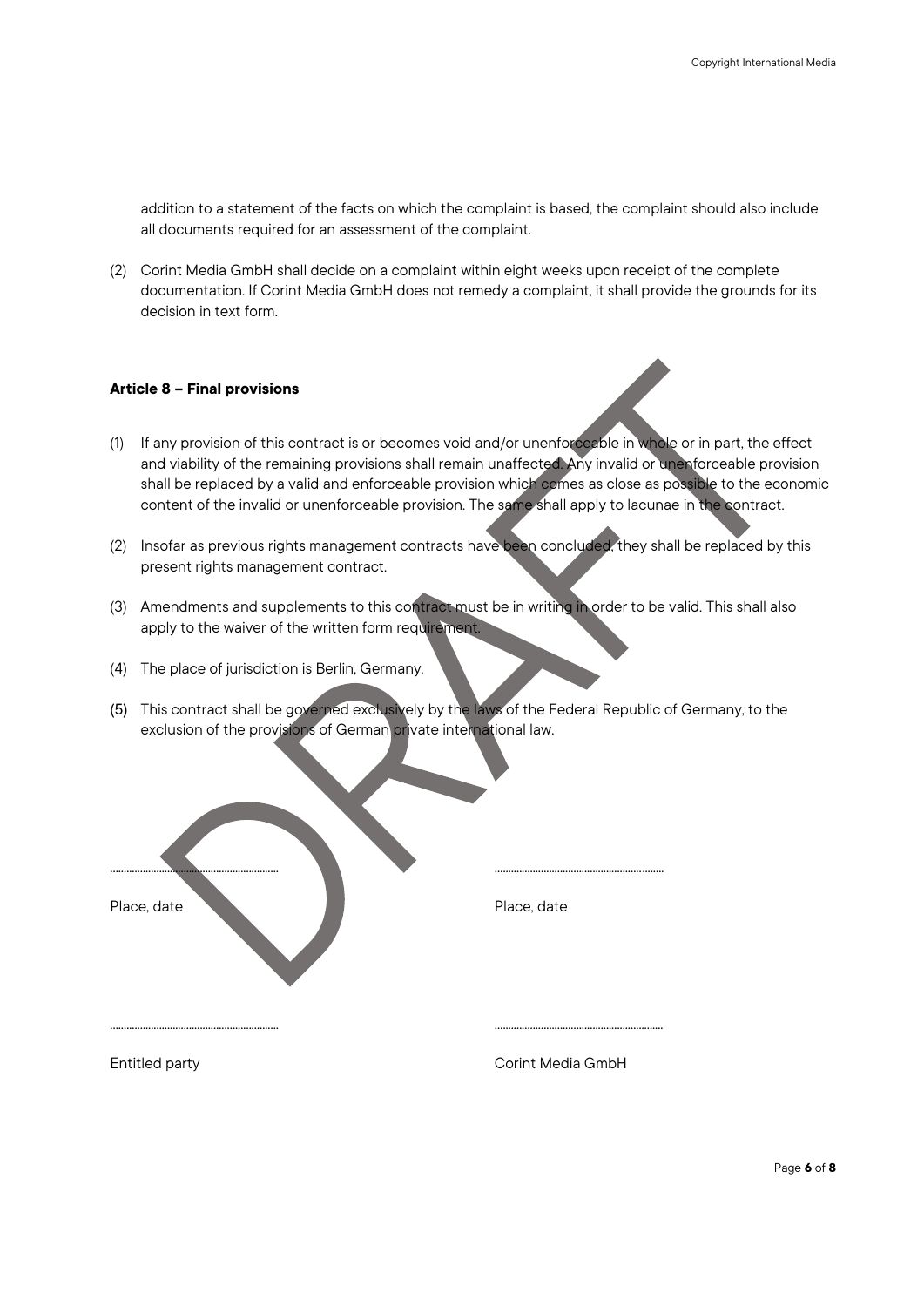*Annex: Excerpt from the VGG (Sections 9-12)*

**Excerpt of the German Collective Management Organisations Act (VGG), sections 9-12, information requirements and obligations pursuant to section 53 (1) No. 1 VGG:**

#### **Section 9 – Obligation to manage**

The collective management organisation shall be obliged, at the request of the rights holder, to manage rights of his choice in types of works and other subject matters of his choice, in territories of his choice if

- 1. the rights, the works and other protected subject matter as well as the territories are part of the fields of activity of the collective management organisation and
- 2. there are no objective reasons to preclude the management.

The conditions under which the collective management organisation manages the rights of the entitled person (conditions of management) shall be reasonable.

#### **Section 10 – Consent to management**

Where a collective management organisation manages copyright or related rights under a contractual arrangement with the rights holder, it shall obtain the consent of the rights holder to manage each individual right and shall evidence such consent in documentary form. The arrangement shall be made in text form, also insofar as rights are granted in future works.

# **Section 11 – Non-commercial use**

The collective management organisation shall lay down conditions under which the entitled person may grant any person the right to use its works or other subject matters for non-commercial purposes, even if it has granted or transferred authorisation for the management of the rights in them to the collective management organisation.

#### **Section 12 – Termination of management; withdrawal of rights**

(1) The collective management organisation shall lay down in the conditions of management that the entitled person, upon serving reasonable notice not exceeding six months, may terminate the management relationship as a whole or may withdraw from the collective management organisation rights of his choice in types of works and other subject matters of his choice, for territories of his choice in each case.